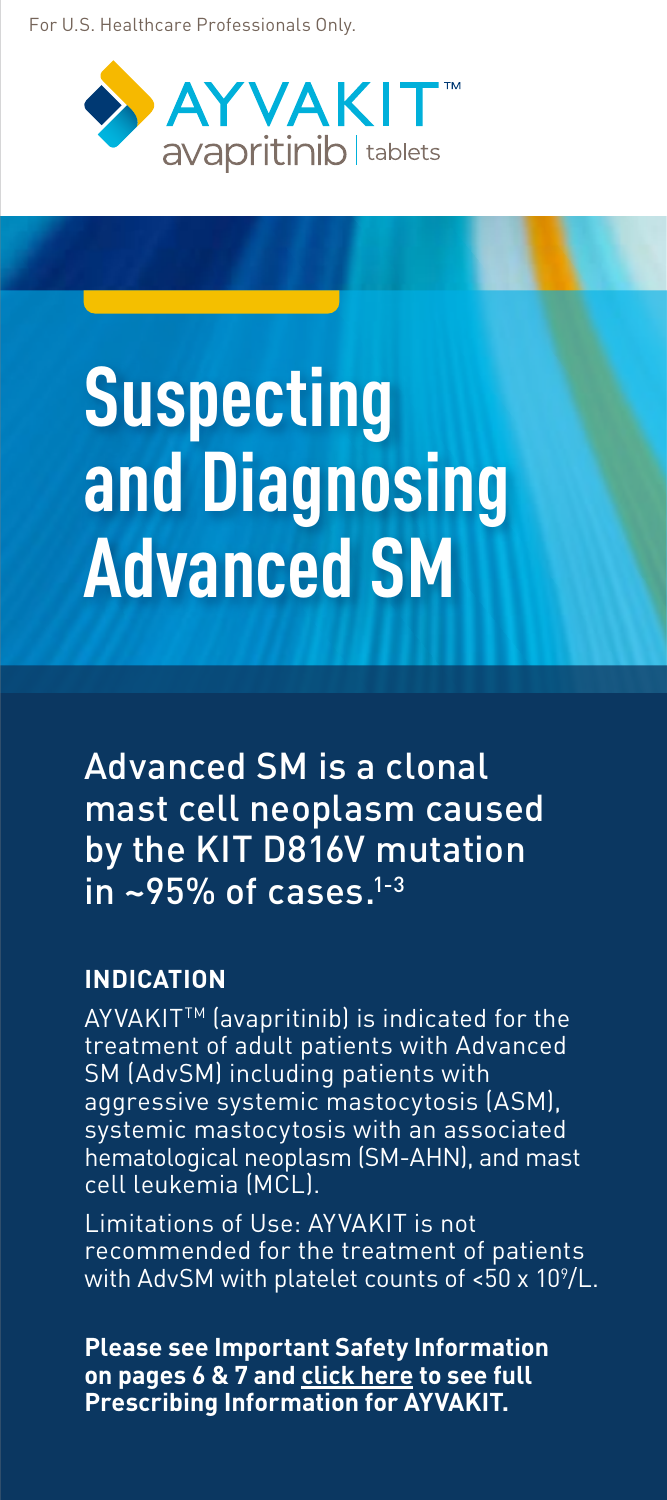# **Patient experience: Disease burden and diagnostic delay**

Advanced SM is a clonal mast cell neoplasm **caused by the KIT D816V mutation in ~95% of cases.1-3** There are 3 different subtypes of Advanced SM: aggressive systemic mastocytosis (ASM), systemic mastocytosis with an associated hematological neoplasm (SM-AHN), and mast cell leukemia (MCL).4,5

**People living with Advanced SM can experience significant symptom burden (including organ damage) and impact to their quality of life. 6,7**

Organ damage caused by mast cell infiltration is considered a "C" finding—part of the WHO diagnostic criteria for Advanced SM.5

# **DIAGNOSING ADVANCED SM CAN TAKE YEARS**



The median time from symptom onset to diagnosis for patients with Advanced SM is 3 years. $6.$ \*

In a retrospective analysis of patients with Advanced SM, about 36% (51/140) were misdiagnosed.<sup>8</sup>

\*Based on a survey in patients with Advanced SM (n=13).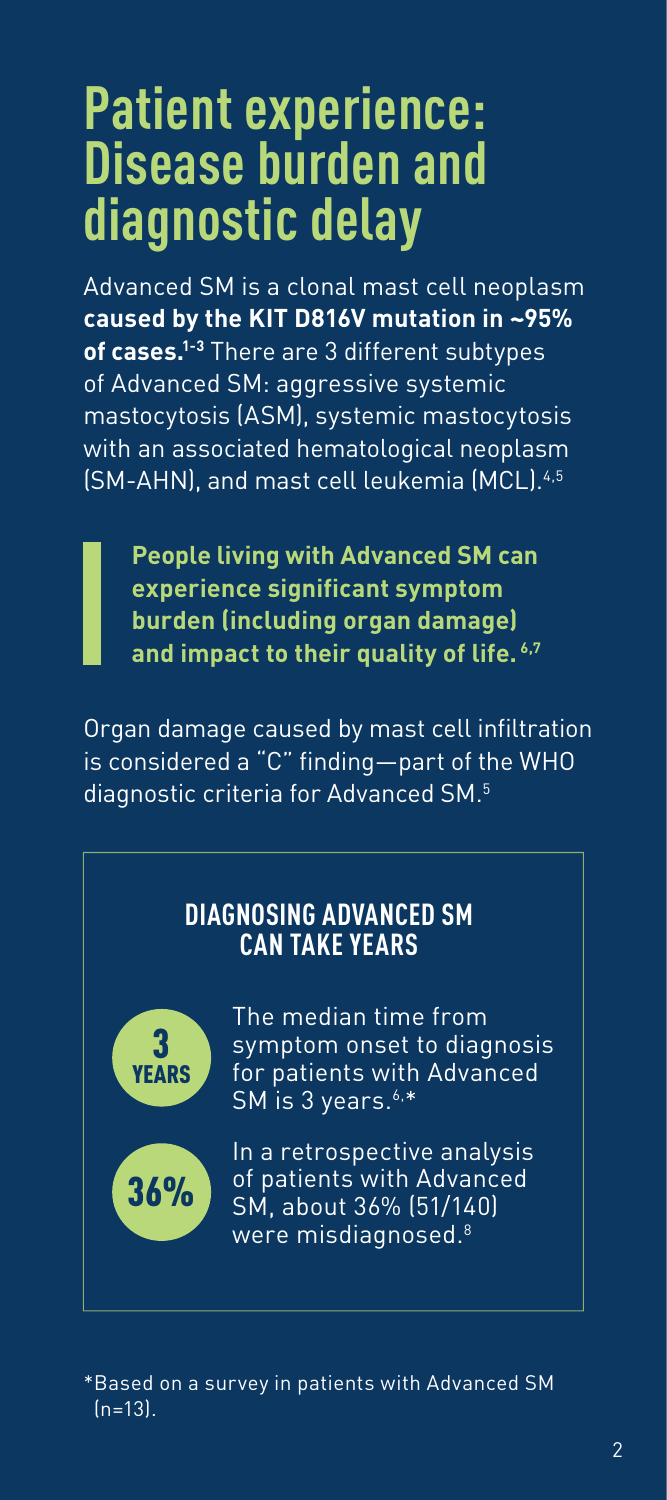# **Identifying Advanced SM in your practice**

Knowing the symptoms of Advanced SM may help you shorten a patient's time to diagnosis.

Common mast cell mediator symptoms of Advanced SM include maculopapular rash and life-threatening anaphylaxis.<sup>6</sup> Additionally, patients can experience organ damage and related symptoms depicted below1,5,6,9,10:

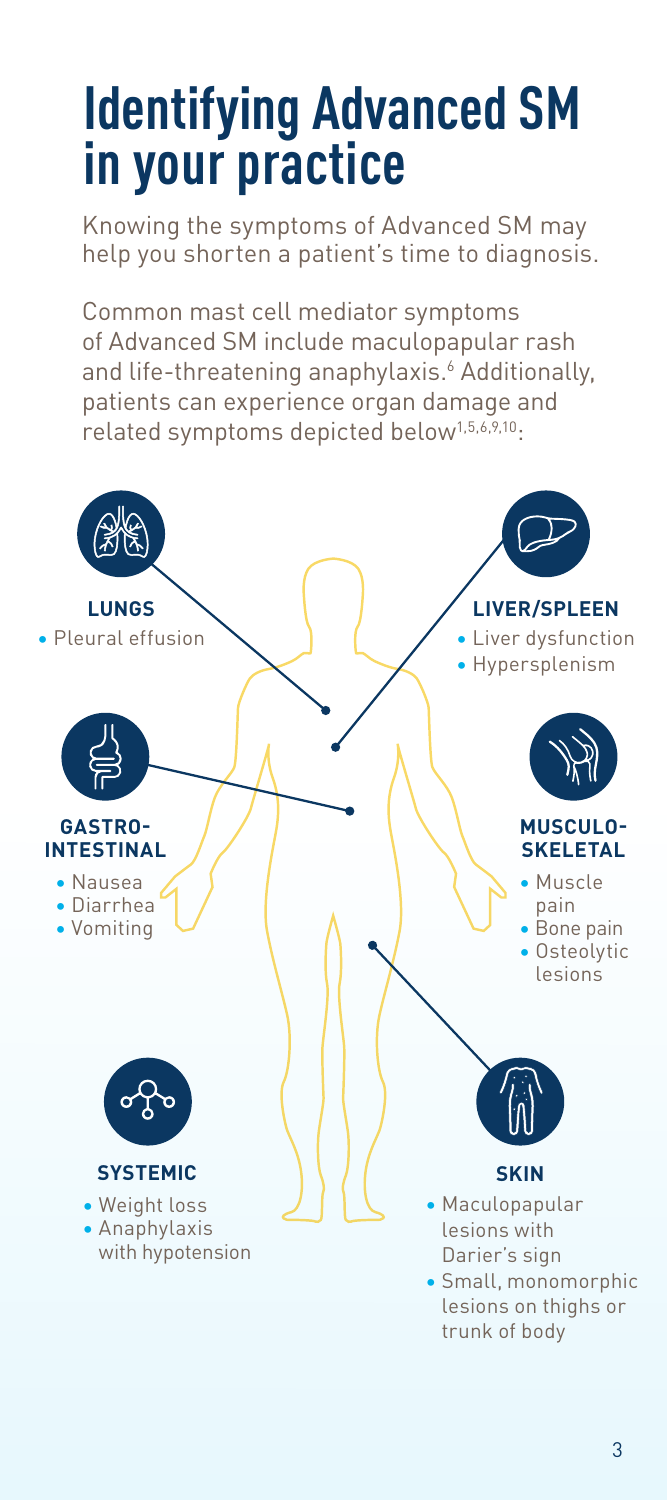# **Testing for and diagnosing Advanced SM**

Accurately evaluating a patient for Advanced SM is a multistep process. The diagnostic workup for suspected Advanced SM includes7,11:



**Advanced SM may be missed in patients with suspected myeloid neoplasms. Incidental KIT mutation findings should prompt a full diagnostic workup for Advanced SM.8,12**

Myeloid mutation panels alone may fail to detect KIT D816V, as NGS assays can exhibit low sensitivity. Higher-sensitivity assays can be used to detect KIT D816V in most patients with Advanced SM.<sup>11,13</sup>

Confirming a diagnosis of Advanced SM can help you determine the treatment course that may be best for your patient.



**Performing a high-sensitivity (<1%) KIT D816V assay is recommended**  for patients where Advanced SM is suspected.**7,11**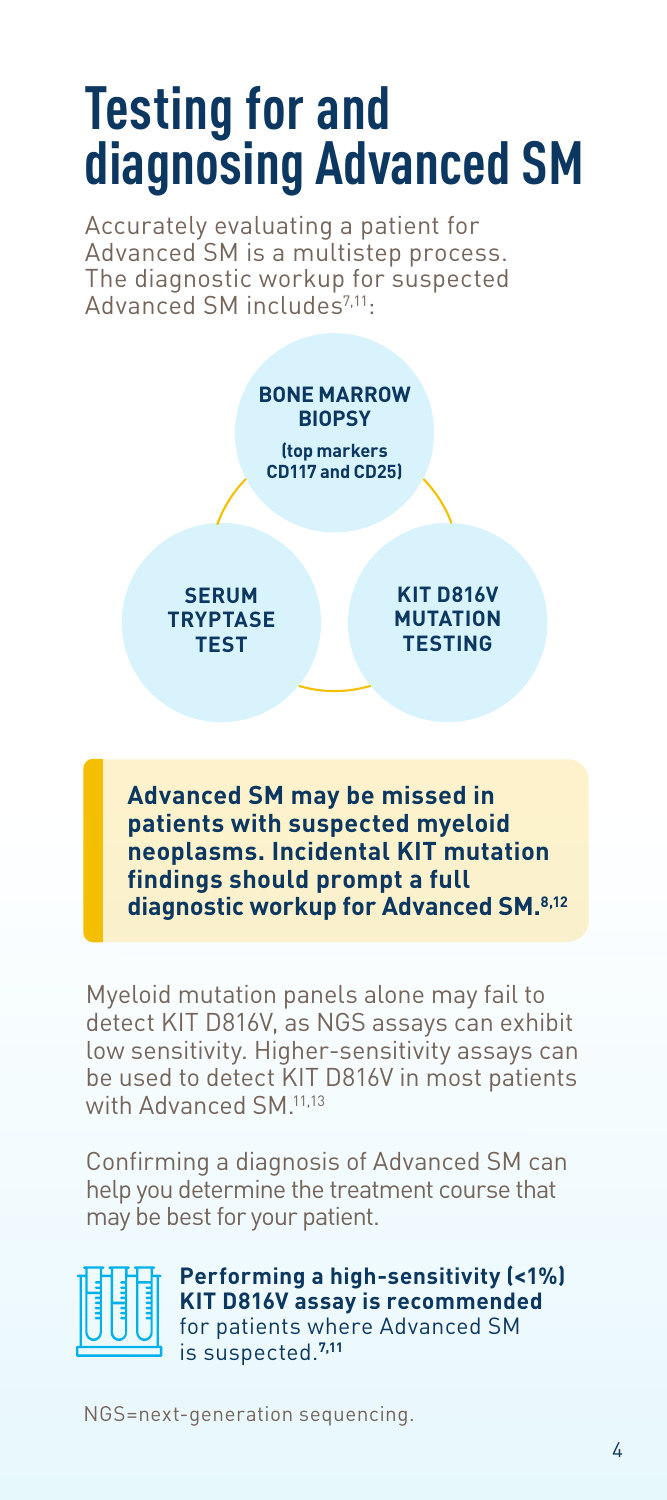# **WHO diagnostic criteria**

DIAGNOSIS OF ADVANCED SM REQUIRES THE PRESENCE OF 1 MAJOR CRITERION AND ≥1 MINOR CRITERION, OR ≥3 MINOR CRITERIA14

#### **MAJOR CRITERION**

Multifocal aggregates of ≥15 mast cells in bone marrow sections and/or other extracutaneous organ(s)

#### **MINOR CRITERIA**

- In biopsy sections of bone marrow or other extracutaneous organs, >25% of mast cells in the infiltrate are spindle-shaped or have atypical morphology; or >25% of all mast cells in bone marrow aspirate smears are immature or atypical
- Detection of an activating point mutation at codon 816 in KIT in bone marrow, blood, or another extracutaneous organ
- Mast cells in bone marrow, blood, or other extracutaneous organs express CD25, with or without CD2, in addition to normal MC markers
- Serum total tryptase persistently >20 ng/mL (if the patient has an associated myeloid neoplasm, then this parameter is not valid)

# ADDITIONALLY FOR DIAGNOSIS, CRITERIA FOR ONE OF THE ADVANCED SM SUBTYPES MUST BE MET<sup>14</sup>

### **AGGRESSIVE SYSTEMIC MASTOCYTOSIS (ASM)**

• ≥1 "C" findings<sup>ª</sup> and no evidence of mast cell leukemia

#### **SYSTEMIC MASTOCYTOSIS WITH AN ASSOCIATED HEMATOLOGICAL NEOPLASM (SM-AHN)**

• Also meets criteria for AHN as a distinct entity per the WHO classification

#### **MAST CELL LEUKEMIA (MCL)**

• Bone marrow aspirate smears show ≥20% mast cells. In classic cases, mast cells account for ≥10% of peripheral blood white cells

# **Subtyping may be complex and require expert consultation15**

<sup>a</sup>C-findings: Bone marrow dysfunction manifested by ≥1 cytopenia(s) (absolute neutrophil count <1.0 x 109 /L, hemoglobin <10 g/dL, or platelets <100 x 109 /L); palpable hepatomegaly with impairment of liver function, ascites, and/or portal hypertension; palpable splenomegaly with hypersplenism; malabsorption with weight loss from gastrointestinal tract mast cell infiltrates; skeletal involvement with large osteolytic lesions and/or pathologic fractures.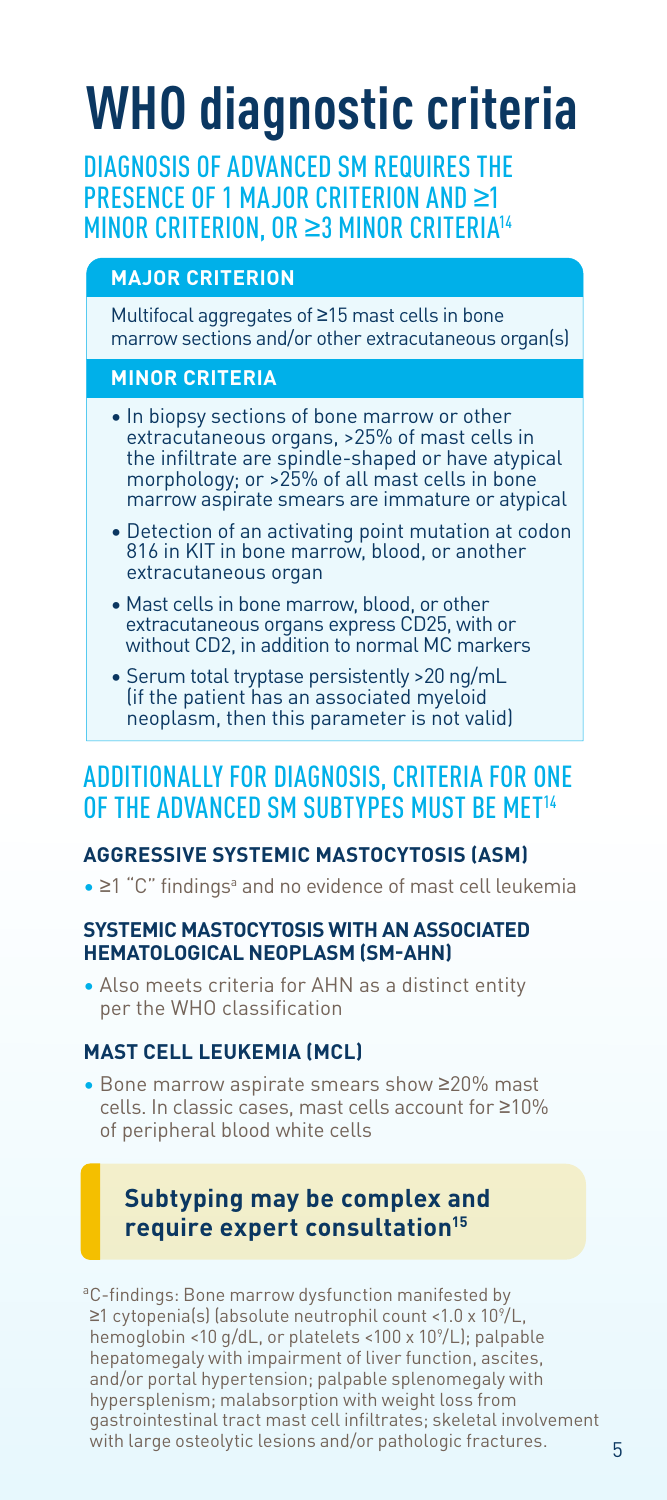## **IMPORTANT SAFETY INFORMATION**

### There are no contraindications for AYVAKIT.

Serious intracranial hemorrhage (ICH) may occur with AYVAKIT treatment; fatal events occurred in <1% of patients. Overall, ICH (eg, subdural hematoma, ICH, and cerebral hemorrhage) occurred in 2.9% of 749 patients who received AYVAKIT. In AdvSM patients who received AYVAKIT at 200 mg daily, ICH occurred in 2 of 75 patients (2.7%) who had platelet counts ≥50 x 10°/L prior to initiation of therapy and in 3 of 80 patients (3.8%) regardless of platelet counts. Monitor patients closely for risk of ICH including those with thrombocytopenia, vascular aneurysm or a history of ICH or cerebrovascular accident within the prior year. Permanently discontinue AYVAKIT if ICH of any grade occurs. A platelet count must be performed prior to initiating therapy. AYVAKIT is not recommended in AdvSM patients with platelet counts <50 x 109 /L. Following treatment initiation, platelet counts must be performed every 2 weeks for the first 8 weeks. After 8 weeks of treatment, monitor platelet counts every 2 weeks or as clinically indicated based on platelet counts. Manage platelet counts of  $<$ 50 x 10 $^{\circ}$ /L by treatment interruption or dose reduction.

Cognitive adverse reactions can occur in patients receiving AYVAKIT. Cognitive adverse reactions occurred in 39% of 749 patients and in 28% of 148 SM patients (3% were Grade >3). Memory impairment occurred in 16% of patients; all events were Grade 1 or 2. Cognitive disorder occurred in 10% of patients; <1% of these events were Grade 3. Confusional state occurred in 6% of patients; <1% of these events were Grade 3. Other events occurred in <2% of patients. Depending on the severity, withhold AYVAKIT and then resume at same dose or at a reduced dose upon improvement, or permanently discontinue.

AYVAKIT can cause fetal harm when administered to a pregnant woman. Advise pregnant women of the potential risk to a fetus. Advise females and males of reproductive potential to use an effective method of contraception during treatment with AYVAKIT and for 6 weeks after the final dose of AYVAKIT.